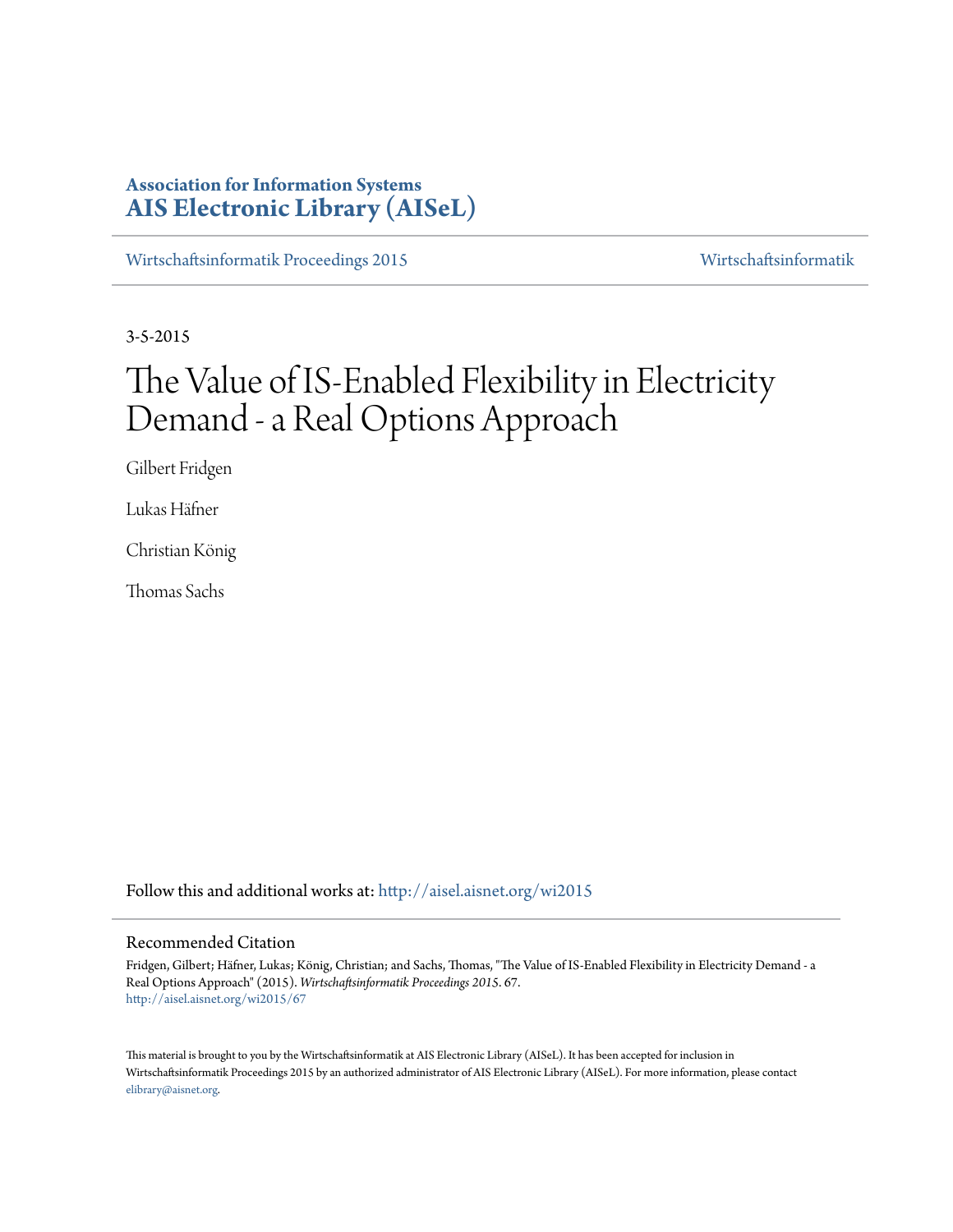# **The Value of IS-Enabled Flexibility in Electricity Demand – a Real Options Approach**

Gilbert Fridgen<sup>1</sup>, Lukas Häfner<sup>2</sup>, Christian König<sup>2</sup>, and Thomas Sachs<sup>1,\*</sup>

<sup>1</sup> University of Bayreuth, Bayreuth, Germany {gilbert.fridgen,thomas.sachs}@uni-bayreuth.de <sup>2</sup> University of Augsburg, FIM Research Center, Augsburg, Germany {lukas.haefner,christian.koenig}@fim-rc.de

**Abstract.** As the transition to renewable energy sources progresses, their integration makes electricity production increasingly fluctuating, also causing amplified volatility in electricity prices on energy markets. To contribute to power grid stability, utilities need to balance volatile supply through shifting demand. This measure of demand side management creates flexibility, being enabled as the integration of IS in the power grid grows. The flexibility of deferring consumption to times of lower demand or higher supply bears an economic value. We show how to quantify this value in order to support decisions on short-term consumer compensation. We adapt real options theory, which has been widely used in IS research for valuation under uncertainty. Addressing a prerequisite, we develop a stochastic process, which realistically replicates intraday electricity spot price development. We employ it in a binomial tree model to assess the value of ISenabled flexibility in electricity demand.

**Keywords:** demand side management, load shifting, electricity spot price model, real options

## **1 Introduction**

Faced with growing environmental concern and dependence on exporters of fossil commodities, several countries aim at transitioning their power supply from fossil and nuclear sources to renewable resources, such as solar and wind. The shift toward these intermittent energy sources makes electricity production increasingly fluctuating [1]. As a sole reaction, adjusting the supply curve through electricity storage would not be sufficient—neither to balance the highly volatile supply and demand, nor to offset the involved strain on the power grid. Electricity supply features peaks, e.g. prompted by non-forecasted gusts of wind, as does demand; yet, prognosis approaches remain vague. Both has stimulated the idea of intervening on the demand side as well [2].

Accommodating fluctuations of electricity production on the demand side is referred to as demand side management (DSM). Demand response (DR), another common term, is considered a subclass of DSM measures with voluntary participation, not including direct load control [2]. For our approach, we use the term DSM, which we define as the entirety of activities influencing the timing and magnitude of consumer demand for

<sup>12&</sup>lt;sup>th</sup> International Conference on Wirtschaftsinformatik,

March 4-6 2015, Osnabrück, Germany

Fridgen, G.; Häfner, L.; König, C.; Sachs, T. (2015): The Value of IS-Enabled Flexibility in Electricity Demand - a Real Options Approach, in: Thomas. O.; Teuteberg, F. (Hrsg.): Proceedings der 12. Internationalen Tagung Wirtschaftsinformatik (WI 2015), Osnabrück, S. 993-1007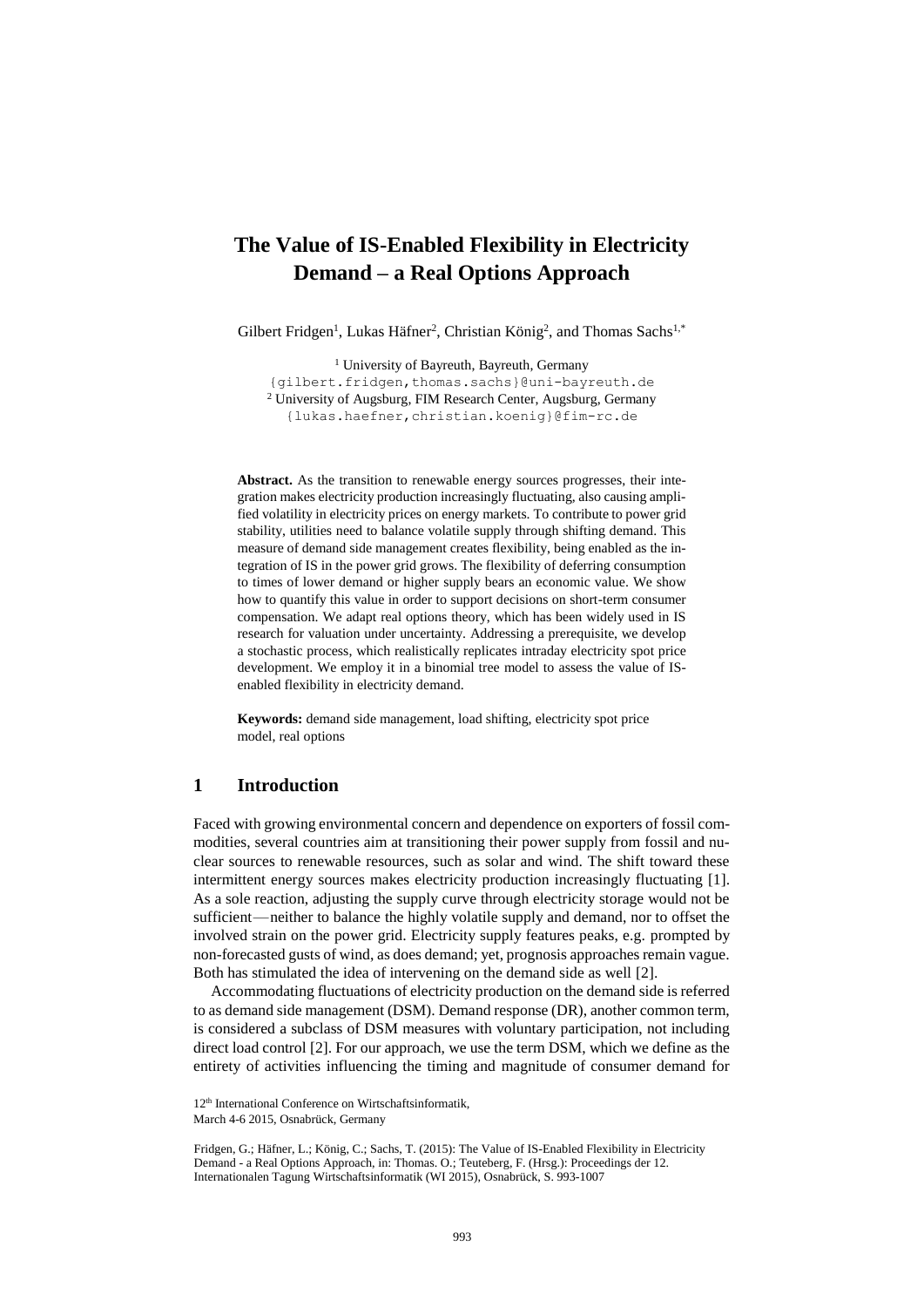electricity. Advanced Metering Infrastructure (AMI)—the totality of systems for measuring, collecting, and analyzing energy usage data—is an IT enabler for DSM. AMI combines smart meters, which measure electricity consumption in time intervals, and bidirectional communication streams between utilities and consumers [3], [4]. Utilities can thereby remotely control demand, particularly emit control signals to initiate the deferral of electricity consumption to times of higher supply or lower demand, so-called load shifting (LS). By allowing utilities to influence when certain appliances draw on electricity, consumers are providing flexibility. This flexibility bears economic value, because utilities can seize it to react to changing spot market prices for electricity and realize the difference to higher market prices as a profit when they shift loads to times of lower demand. Another motive is to save the dispatch of expensive back-up reserve, which is possible when LS enables influence on peaks of consumption.

Yet, the tools to shape demand provided through DSM do come at a price: utilities will need to "buy" the flexibility being granted—they need to compensate consumers for approving LS measures, and could make dynamic compensation offers in real time. Utilities will also need to invest in IS that provide the transmission medium for signals and information, support decisions on when to shift loads, initiate and control the process. Hence, to reach profitability, there is the need for an approach to quantify the economic value of individual LS measures, in consideration of electricity market information. It will help to decide on short-term compensation offers on a level of consumer supply. In our vision, every time individual loads are signaled to be deferrable, utilities will be able to determine how much shifting over the course of some hours is worth in money. They will employ algorithms enabling decisions on LS initiation and duration. From the overarching research objective above, we derive our research question:

*'What is the monetary value of IS-enabled, short-term flexibility in consumer demand for electricity when electricity price movement is uncertain?'*

A model facilitating profitable LS decisions should firstly be fit for processing electricity prices as the key information. As opposed to share prices, electricity prices follow daily and seasonal patterns; this is why we use historically averaged price curves as a reference. Secondly, the model needs to be operable when price development is uncertain. Since prices are unknown prior to later delivery hours, we seek a way to derive predictions at the time of LS initiation. Some electricity markets, particularly the major European spot markets EPEX SPOT and Nord Pool Spot, offer an alternative: purchasing electricity contracts for later delivery hours in advance through intraday trade, which mitigates uncertainty. However, we strive to develop a method to value flexibility in a condition of uncertainty, which shall be generally applicable on various electricity markets, for example those in the United States.

Real-world LS comprises the course of some hours, i.e. intraday. We identify real options theory as the appropriate method to evaluate this flexibility under price uncertainty. Addressing a prerequisite, we develop a stochastic process, which realistically captures electricity spot price movement, yet is straightforward to apply. The replication of real-world spot price development, defined by a handful of parameters, opens up valuation approaches, and makes them flexible to be applied in any market situation. We further our approach by incorporating a binomial tree for analytic assessment of the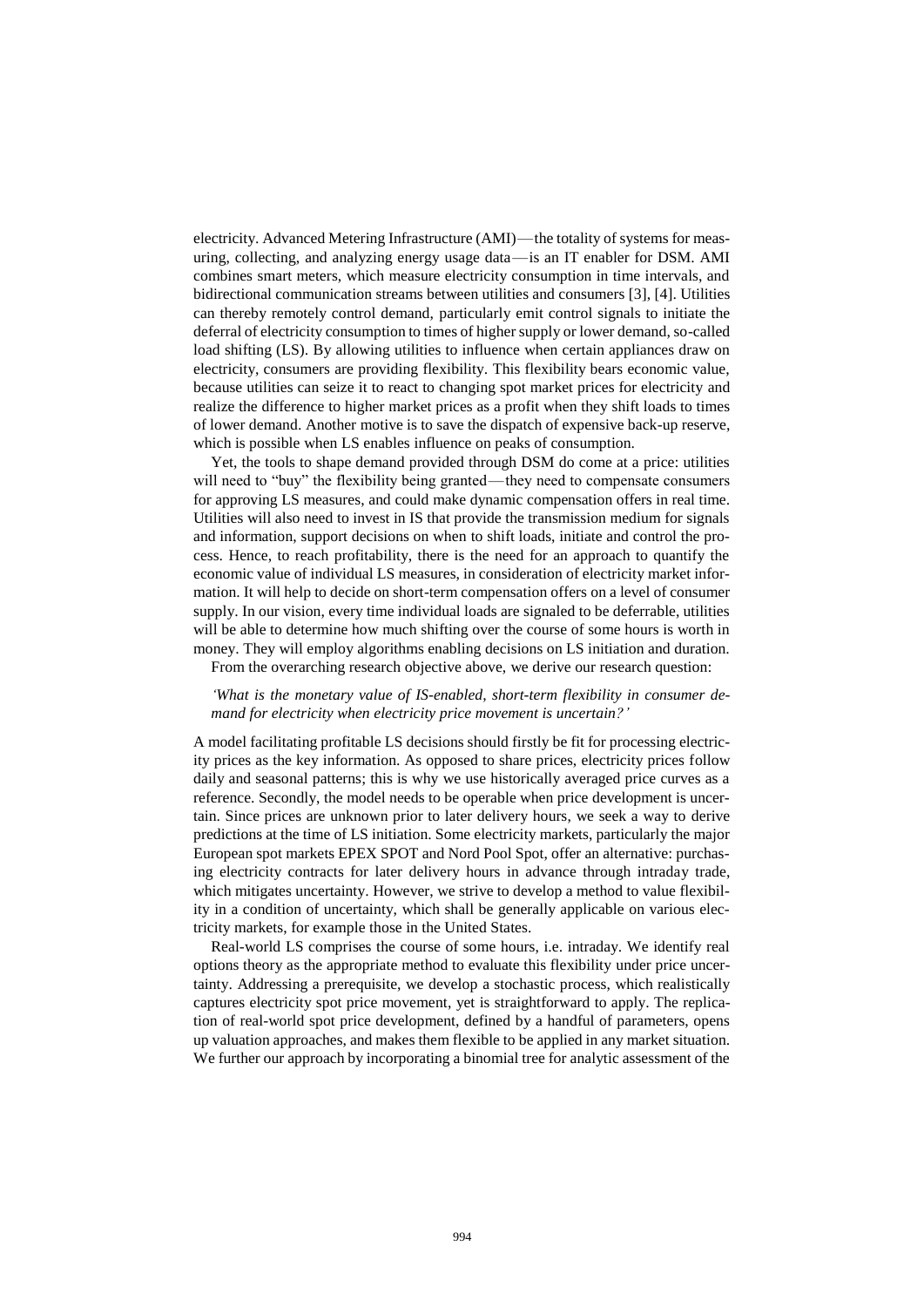deferral real option's value. This model provides foundation for an algorithm possibly to be integrated into decision support systems for short-term compensation offers.

This paper is structured as follows: in section 2, we discuss related work. In section 3, we explain our data set and conduct some necessary data evaluation. On this basis, we develop an appropriate stochastic process to describe electricity spot market prices, based on the concept of a geometric Brownian motion. We use this stochastic process to model and assess a deferral real option. Following a binomial tree approach, our real options analysis (ROA) yields a monetary value for IS-enabled flexibility in electricity consumption. We demonstrate this valuation method in a scenario of electric vehicle charging. Section 4 concludes our paper in addressing limitations and giving an outlook on further research.

# **2 Related Work**

Preparing ground for flexibility valuation in IS-supported DSM is a contribution to energy informatics (EI). As a subfield of IS research, EI should apply "information systems thinking and skills to increase energy efficiency" [5]. We address this claim with our objective to improve the integration of electricity price information with IS for load control, in order to increase the efficiency of energy demand and realize economic potential. Watson et al. [5] suggest finding practical solutions, which we develop in a valuation model applicable to intraday decisions. Goebel et al. [6] argue that effort toward quantification of the relationship between IS-enabled DSM and realizable economic impact is needed. This type of EI research is essential to enable decisions on investment in technologies and compensations facilitating LS on a level of consumer supply.

Information and energy systems researchers have done well in addressing the issue of incongruent, highly volatile electricity supply and demand curves. Taking a design science approach, Bodenbenner et al. [7] draft a DSM system orientated toward LS application. Strüker & van Dinter [8] give a literature review on existing IS research contributions on demand response. They identify the quantification of the economic value as an open research question. Other papers have indeed prepared the ground for the valuation of flexible consumer demand: Sezgen et al. [9] address the need of quantifying "the economic value of investments in technologies that manage electricity demand in response to changing energy prices". We consider the authors' analysis of an option-valuation methodology a very important contribution; however, their model is not capable of capturing intraday flexibility. The authors leave this to follow-up work. Short-term LS realized through IS is a real-world use case. For this reason, research on valuation of intraday flexibility in energy consumption is vital.

Other scholars determine the value of flexible demand by taking simulation approaches: Biegel et al. [10] not only describe requirements for aligning flexible appliances with the electricity spot market, they also give an estimate of the cost and revenue, which depend on the magnitude of demand. Feuerriegel  $& Neumann [11]$ , subsequent to [12] and [1], identify the need for quantification of DSM's economic potential. Based on statistical data, they derive an optimization problem for when to shift loads, which they evaluate in a simulation. Goebel [13] investigates a specific case of DSM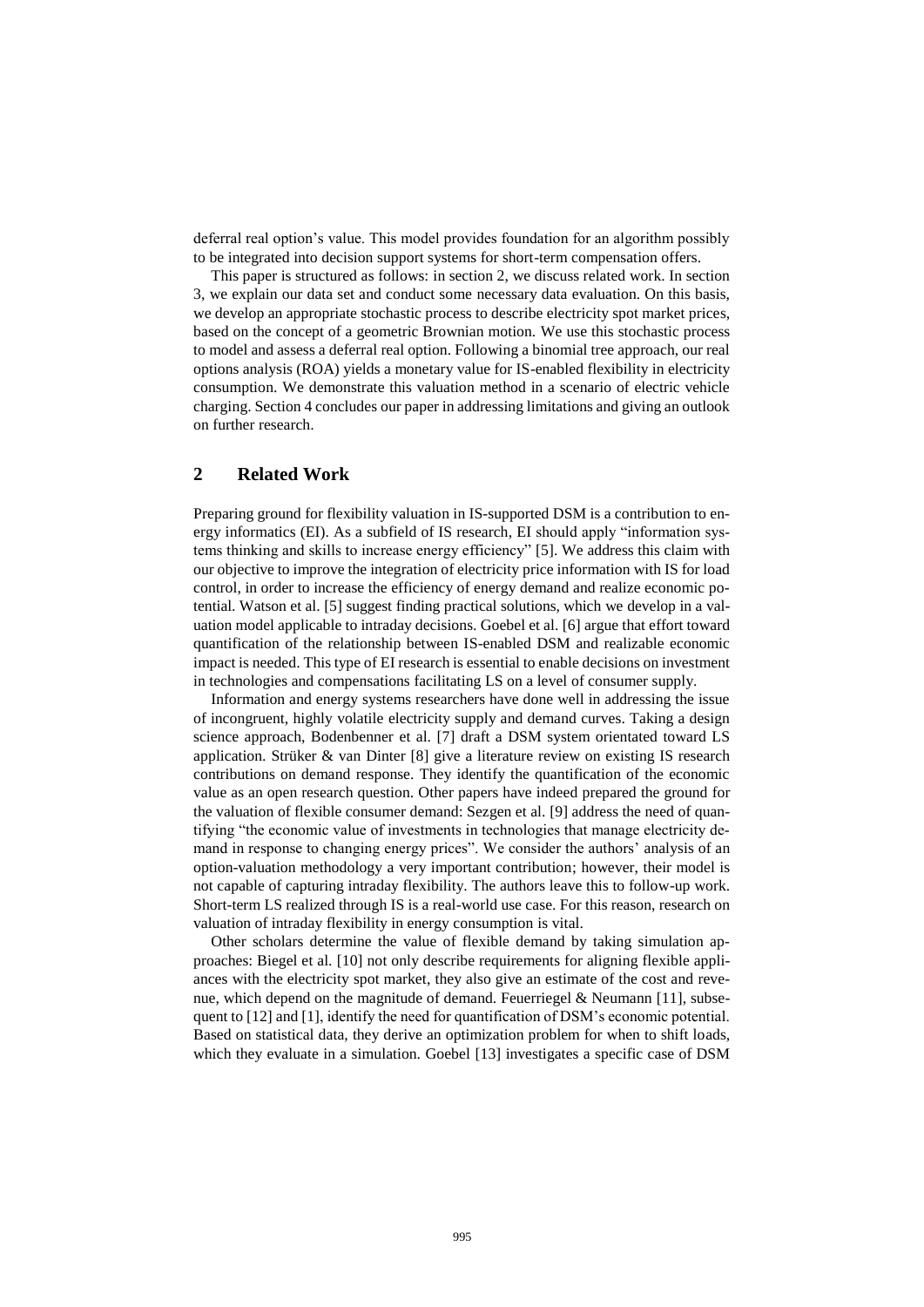application: controlled charging of a fleet of plug-in electric vehicles. By simulation, the author finds that utilities with an intelligent charging schedule are able to secure a savings potential. Similarly, Vytelingum et al. [14] introduce an adaptive algorithm for micro-storage management in smart grids. Conducting simulations, they show that their approach can generate energy cost savings for an average customer. From a reproduction of household load profiles, Gottwalt et al. [15] conclude that "an individual household can expect rather low benefits of an investment in smart appliances". The provided flexibility in electricity demand is, however, esteemed highly valuable to utilities.

Exceeding the scope of these authors' works, our objective is to develop an entire valuation approach, flexible in terms of use case and time of application, and with a higher degree of generality by incorporating a stochastic price model. Existing approaches to model electricity price development by stochastic means include the work of Schneider [16] and Benth et al. [17]. Schneider describes solutions to account for negative values in electricity spot price modelling. He fits a complex stochastic process specifically to integrate negative spot prices into pricing models for financial electricity derivatives (not real options, though). For real-world application, however, the author sees difficulties in estimating necessary parameters. Furthermore, a stochastic process with negative values cannot be transferred into common option valuation models that account for shifting the start of energy consumption to any possible period. Moore et al. [18] conduct spot market price regressions on natural gas prices. Their forecast of long-term peak price distributions is not applicable to intraday spot price development, particularly in the electricity markets. Designing a financial instrument for the purpose of hedging against price risk in the electricity spot market, Oren [19] uses a pricing model based on the assumption of a regular geometric Brownian motion process. The author concludes that the unadjusted model does not suffice to replicate electricity spot price development, leaving the formation of more realistic models to further work.

### **3 Valuation of IS-Enabled Flexibility in Electricity Demand**

#### **3.1 Spot Market Data Evaluation**

In many power grids, electricity supply and demand are coordinated through market mechanisms [20]. Whereas utilities have secured medium- to long-term supply through generation capacity, concluded supply contracts, or acquired futures contracts, ultimately they need to bring fluctuating demand in line with supply throughout the day. Short-term balancing occurs through recourse to physical delivery markets, i.e. intraday or real-time trade, and back-up reserve provided by generators as well as select largescale consumers [10]. On major European and American physical electricity markets, the daily price levels for short-term adjustments are initially determined through auction mechanisms on the day before delivery. The outcomes of these day-ahead markets provide the starting point for the operation of the spot markets. Spot market designs differ, however: on the large European spot markets EPEX SPOT and Nord Pool Spot, electricity contracts as traded objects can be purchased for any delivery hour of the day. By contrast, purchasing electricity in advance is not possible on the markets for the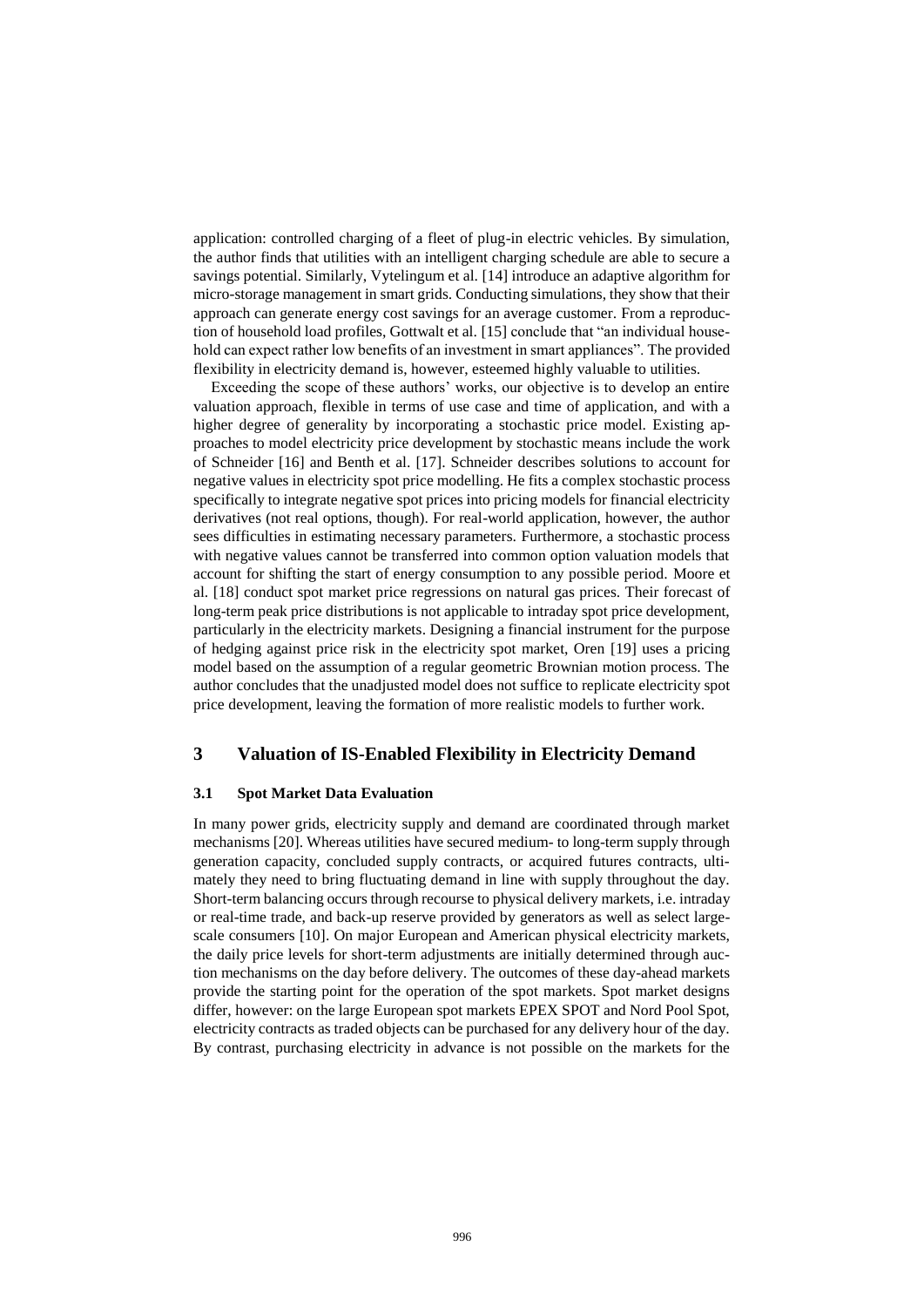

**Fig. 1.** Market instruments for adjusting to consumption

northeastern states of the U.S., ISO-NE and PJM, and for Texas, ERCOT, which operate real-time electricity markets. Deviation from the day-ahead schedule is possible (and settled) at the time of delivery, but not beforehand during the day.

In consequence, with respect to the situation of uncertainty in intraday price development, the American markets would be the natural application of our model. Nevertheless, it will also be faultlessly applicable on the mentioned European spot markets, where it can complement LS decisions. For reasons of data availability, we establish a model based on the European market: we study a time series of historical spot market price data from the European Power Exchange (EPEX SPOT). Trade on EPEX SPOT comprises wholesale electricity for the supply of four market areas: Germany, Austria, France, and Switzerland. Separately from French and Swiss market areas, electricity for the German and Austrian grids is traded on a shared market. For this market area, Fig. 1 illustrates the instruments available for adjusting to consumption. Balancing energy for the short term is formed by single-hour physical electricity contracts and backup reserve. Due to their variability, the integration of renewable energy sources increases the demand for balancing energy. Dispatching back-up reserve is costly, being "compensated many times over the current spot market price and twice as high as the guaranteed feed-in tariff for renewable energy" in Germany [8]. Hence, purchase of single-hour contracts is the preferred means for adjusting to fluctuating consumption in the short term. At the same time, this indicates that on average the spot price of singlehour electricity contracts is the minimum cost of short-term supply adjustments. Thus, this type of electricity contracts is relevant for our subject of research. Whenever utilities seize flexibility to defer loads to another period by means of AMI, they realize the difference in spot market prices as a profit. In addition, this may prevent need of recourse to back-up reserve, which bears even higher economic potential.

We have retrieved our data set from Thomson Reuters Datastream. Our query has yielded final spot market prices for 24 hours on weekdays. On EPEX SPOT, traded objects are single-hour physical electricity contracts, quoted in Euro per megawatt-hour  $(E/MWh)$ . Spot prices are initially the outcome of the auctions on the day-ahead market,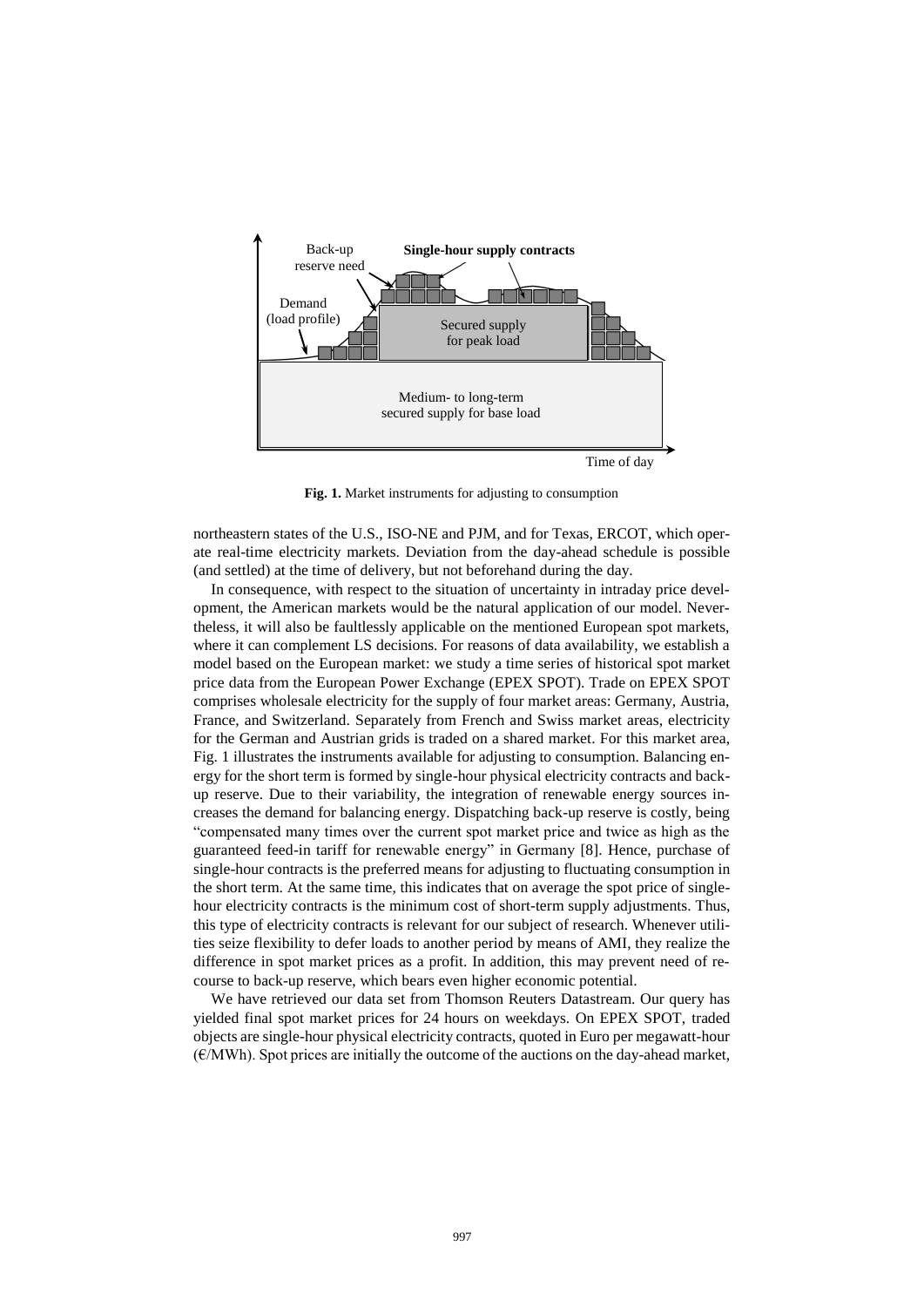| <b>Season</b>                               | <i>Summer</i> | Winter    | Intermediate | Overall   |
|---------------------------------------------|---------------|-----------|--------------|-----------|
| Spot prices                                 |               |           |              |           |
| No. of observations                         | 4.731         | 4,658     | 9,404        | 18,793    |
| No. of positive values                      | 4,731         | 4.599     | 9,394        | 18,724    |
| F/MWh<br>Mean                               | 45.51         | 43.98     | 44.43        | 44.95     |
| F/MWh<br>Volatility                         | 12.32         | 23.58     | 15.39        | 15.55     |
| Maximum $\left[\frac{\epsilon}{MWh}\right]$ | 130.27        | 210.00    | 121.97       | 210.00    |
| Minimum $\left[\frac{\epsilon}{MWh}\right]$ | 3.02          | $-221.99$ | $-49.06$     | $-221.99$ |
| Hour-to-hour returns                        |               |           |              |           |
| No. of returns                              | 4.731         | 4.587     | 9.389        | 18,707    |
| Mean                                        | $-0.0001$     | 0.0031    | $-0.0003$    | 0.0006    |
| Volatility                                  | 0.1346        | 0.3184    | 0.1929       | 0.2193    |

**Table 1.** Descriptive statistics for time series of spot market prices

thereafter impacted by intraday trade, up to 15 minutes before delivery time. Encompassing recent three years of spot market trade, we set the boundary dates for our analysis to 1 June 2011 and 31 May 2014. For determining the lower boundary, we have both considered the share of renewable energy sources in electricity production, and conducted a sensitivity analysis. Since 2011, more than a fifth of gross electricity consumption in Germany has been provided for through renewable energy sources. Being of this significance, their integration has impacted electricity spot prices in the market [21]. To check on sensitivity, we have conducted analogous analyses on spot price time series for recent 10, 5, 3, and 1 years: while similar daily patterns are observable, the overall price means have continuously decreased, from 48.90 to 39.11 €/MWh; this is why a shorter time series is relevant to study. Averaging three years still enables us to eliminate non-representative influences. We distinguish between summer, winter, and intermediate seasons (an ensemble of spring and autumn). Within the span of the boundary dates passed three summers (Jun–Aug; 2011–2013), three winters (Dec–Feb; 2011/12– 2013/14), as well as six intermediate seasons (Mar–May, Sep–Nov; 2011–2014).

From the obtained historical data, we establish an hour-to-hour series of electricity spot market prices. Table 1 depicts descriptive statistics for these values. Negative spot prices, as seen forming the minima, are worth special consideration. On EPEX SPOT, they have been permitted in German/Austrian market areas since September 2008. They have occurred rarely so far: 69 hourly prices, an insignificant share of 0.37% of our data, valued less or equal to zero. The small flexibility of electricity production, restricted by technical and regulatory constraints, is the cause for negative prices [16]. There may be times, for example, when a surge in wind power meets little demand for electricity, or delayed reduction of power plant capacity. Due to the irregular nature of renewable energy sources, negative prices will likely occur more frequently in the future. DSM is a powerful response: firstly, such times, when monitoring IS make them known, will prove especially valuable for delivery of shifted loads. Secondly, as addressed above, IS-enabled LS can help adjust electricity consumption to fluctuating production, which will counteract excess supply. Nonetheless, the extent of the increase in non-positive electricity spot prices remains uncertain; so far, they have proven to be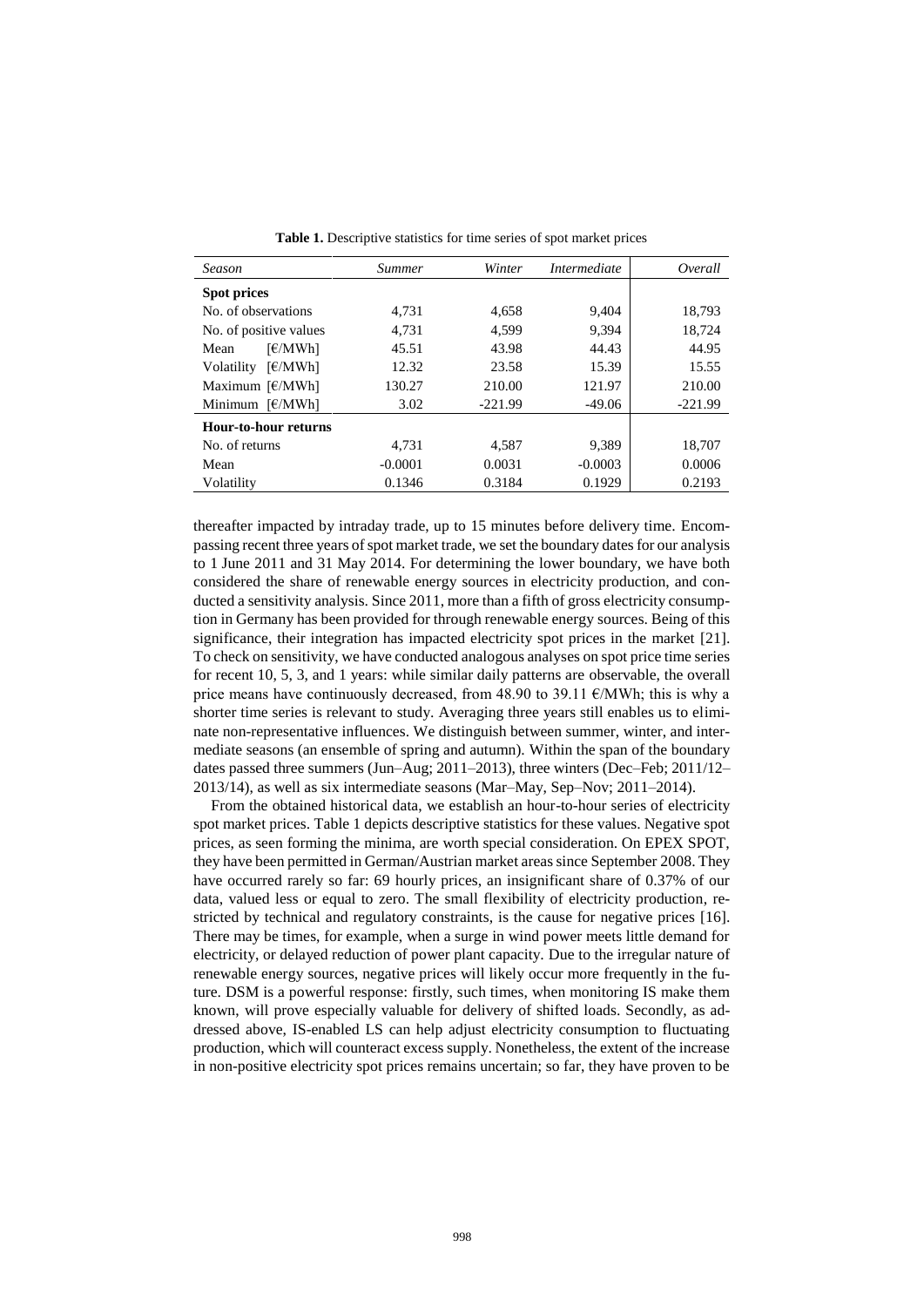

**Fig. 2.** Historical average daily price curves

exceptional values. Hence, we argue that working on integrating them does not need to be a priority at this point in time—it may be subject of future research. Today, faced with the uncertainty, we deem a cautionary approach appropriate: we exclude non-positive spot price values from the formation of expectations. This will not harm the result of our research, as for its application context, sensitivity would point toward a desired direction only: the value of LS would further increase with negative spot prices.

Electricity spot prices can be expected to revert toward a season-specific, long-term mean [17]. To form season- and time-specific expectations, we determine average daily price curves, as depicted in Fig. 2. These are representative for days in winter, summer, and intermediate seasons in accordance with the historical data from EPEX SPOT. Following daily life, each price curve has its minimum in the morning hours, in the spot price for electricity contracts for delivery from 4 a.m. on. A sharp increase during the morning hours is typical, until the price curves reach a plateau around 8 a.m. The price curves tend to fall in the afternoon. In the darker seasons, a substantially elevated price level is observable between 5 p.m. and 9 p.m. From 10 p.m. on, price curves for all seasons take a steady downward slope throughout the night. The stochastic process we intend to design needs to follow each of the described price movements.

We therefore transform the spot price series into geometrical hour-to-hour returns. Returns depict the change (slope) in a price curve, thus provide a measure for movement in electricity spot prices from hour to hour. Geometrical returns  $R(t)$  are defined as follows, with S(t) being the observed spot price at hour t:

$$
R(t) = \lg \frac{S(t)}{S(t-1)}
$$
 (1)

As negative and zero spot price values have been excluded from computation, the geometrical returns are computed on positive spot prices only. Table 1 also depicts descriptive statistics for these hour-to-hour returns. Volatilities provide an indication on spot price fluctuations, which require balancing by utilities and grid operators.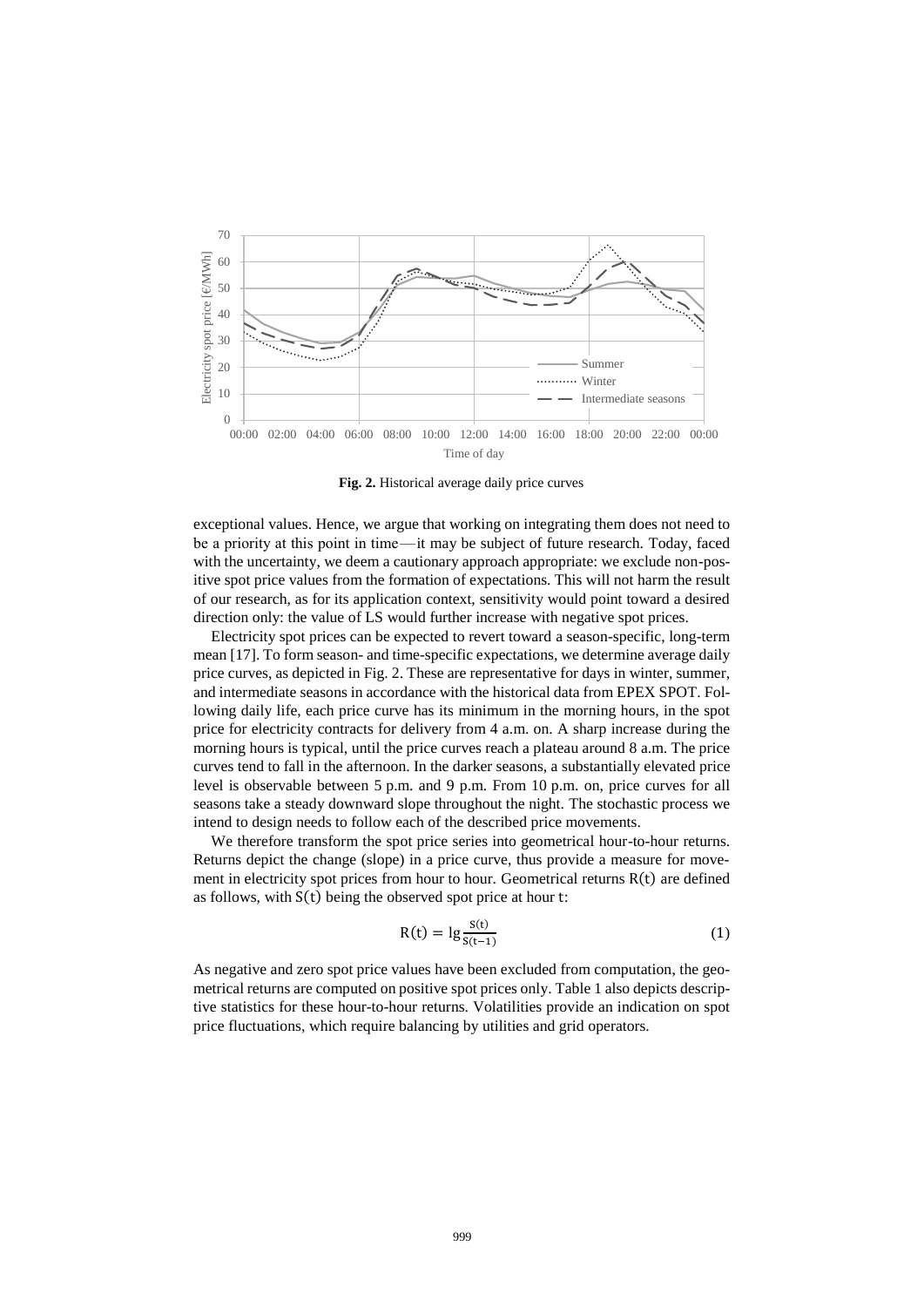#### **3.2 Adjustment of a Geometric Brownian Motion Process**

We suggest assessing a utility's flexibility to shift loads by means of real options theory. Real options theory was derived from financial option valuation, which is a well-developed methodology. ROA has been applied in numerous cases in IS research [22], [23]. So far, in the energy sector, ROA has been widely applied for the evaluation of electricity generation projects [24], [25]. The capabilities of real options should also be used to assess the monetary value of IS-enabled flexibility in electricity demand with respect to uncertainty in electricity prices [9], [19]. In our model, single-hour electricity contracts serve as the underlying to a deferral option. For analytic assessment of this real option's value, a stochastic process appropriately depicting the uncertainty in the underlying's price development is a prerequisite. It should incorporate the expectation for electricity prices by assuming that spot prices tend to drift toward their long-term mean.

The square-root diffusion process [26] and the Ornstein–Uhlenbeck process [27], [28] are common mean-reverting processes for continuous-time valuation. Both require constant mean and volatility, which would hardly be adequate for our approach, since the 24 daily single-hour electricity contracts differ considerably in their long-term spot price means and volatilities. In addition, considering that physical electricity contracts are traded in hourly increments, continuous-time valuation is neither possible nor adequate. For these reasons, existing mean-reverting processes do not qualify for replicating short-term spot price movement in volatile electricity markets. Instead, from an intraday perspective, a discrete-time model suffices the simulation of electricity prices.

To achieve an appropriate stochastic process, we modify a geometric Brownian motion (GBM): a GBM is a simple stochastic process which describes deterministic and uncertain changes of an underlying value (in our case: the electricity spot price S) as a function of time t. The value change during one time step (here: the expected spot price change within one hour) is described by a term  $\mu S(t)$ , also called drift. With  $\mu \ge 0$ being the expected relative return, the drift depicts the expected value change of the process, expressed as a fraction of its current value S(t). Uncertain changes are described by a term  $\sigma S(t) dW(t)$ , with  $\sigma$  being the volatility of returns, which controls for the influence of coincidence.  $W(t)$ , a so-called Wiener process [29], models normally distributed returns. In summary, the GBM of  $S(t)$  is described in continuous time by:

$$
dS(t) = \mu S(t)dt + \sigma S(t)dW(t)
$$
\n(2)

As we intend to use a discrete-time model, we can regard a single hourly increment. Consequences are, the value change in spot prices S can be set an absolute difference, and the returns of the Wiener process follow a standard normal distribution  $N(0,1)$ :

$$
dt = 1, dS(t) = S(t + 1) - S(t), dW(t) = N(0,1)
$$
\n(3)

Altogether, in discrete time, the modeled GBM is described by:

$$
S(t + 1) = S(t)(1 + \mu) + \sigma S(t)N(0,1)
$$
\n(4)

We wish to size the process appropriately, so that it will cope with significant intraday patterns in the historical spot price data. Hence, we set the drift on every hour in a way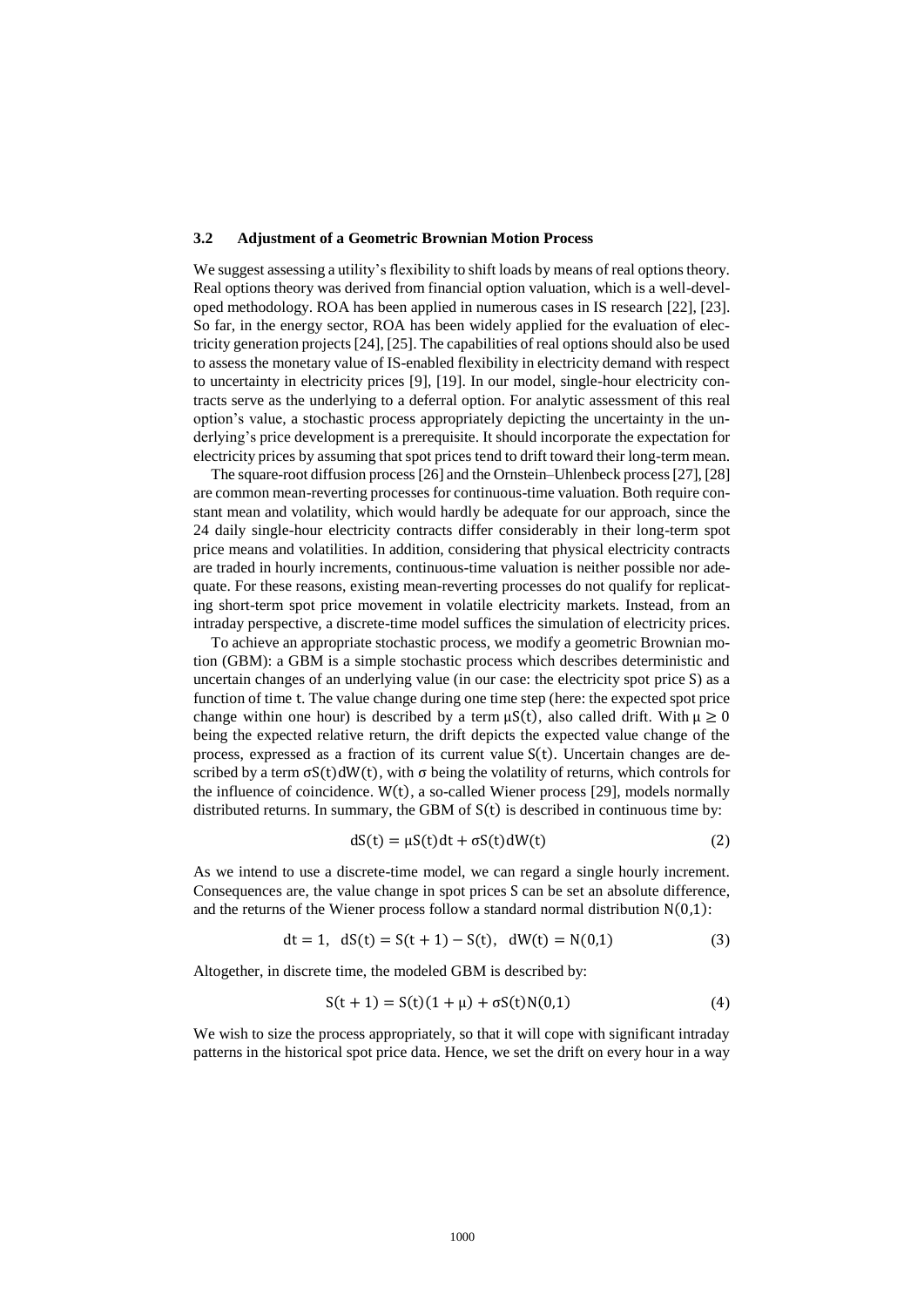

**Fig. 3.** Summer day simulation of modified GBM with different mean-reversion speeds

that the process reverts towards the long-term mean until the next discrete time step  $t + 1$ . Therefore, in continuation of the expected relative return  $\mu$  introduced above,  $\mu(t)$  is time-dependent and depicts the expected relative return of the process, having regard to the long-term mean of  $S(t + 1)$ , namely  $\dot{S}(t + 1)$ . As a factor for adjusting the speed of this movement, we further introduce  $\theta \in [0,1]$ :

$$
\mu(t) = \theta \frac{\dot{s}(t+1) - s(t)}{s(t)}
$$
\n(5)

Assume  $\theta = 1$ ; this sets the expected relative return in a way that the expected value for the next hour's electricity spot price equals its historical average at that hour, which means full mean reversion. Accordingly,  $\theta = 0$  means no mean reversion, whereby the process is driven by uncertainty only. Fig. 3 illustrates the influence of θ.

Uncertainty depends on a standard Wiener process, as well as on the volatility of hour-to-hour returns, which we have obtained from the historical data in accordance with definition (1). Due to large differences in historical volatility, for this parameter the time of day should be regarded, too. Thus, our model considers average, time-dependent historical returns, as well as time-dependent historical volatilities  $\dot{\sigma}(t)$ :

$$
S(t + 1) = S(t) + \theta (S(t + 1) - S(t)) + \dot{\sigma}(t)S(t)N(0,1)
$$
 (6)

In summary, the spot price expected for the next hour equals the currently observable spot price, tending towards the long-term mean for the next hour, and complemented by a standard normally distributed source of uncertainty. At time  $t + 1$ , return and volatility are adjusted, and a new GBM is created. As the result, a chain of single-period stochastic processes is tied, which constitutes a modified GBM. Fig. 3 illustrates the resulting process chain through randomly generated numbers for a summer day, in comparison to the respective historical average price curve. The diagram illustrates how simulated spot prices evolve stochastically around the long-term means. The law of large numbers indicates that a simulation averaging a sufficient quantity of randomly generated modified GBM should yield the initial average price curves. Our simulation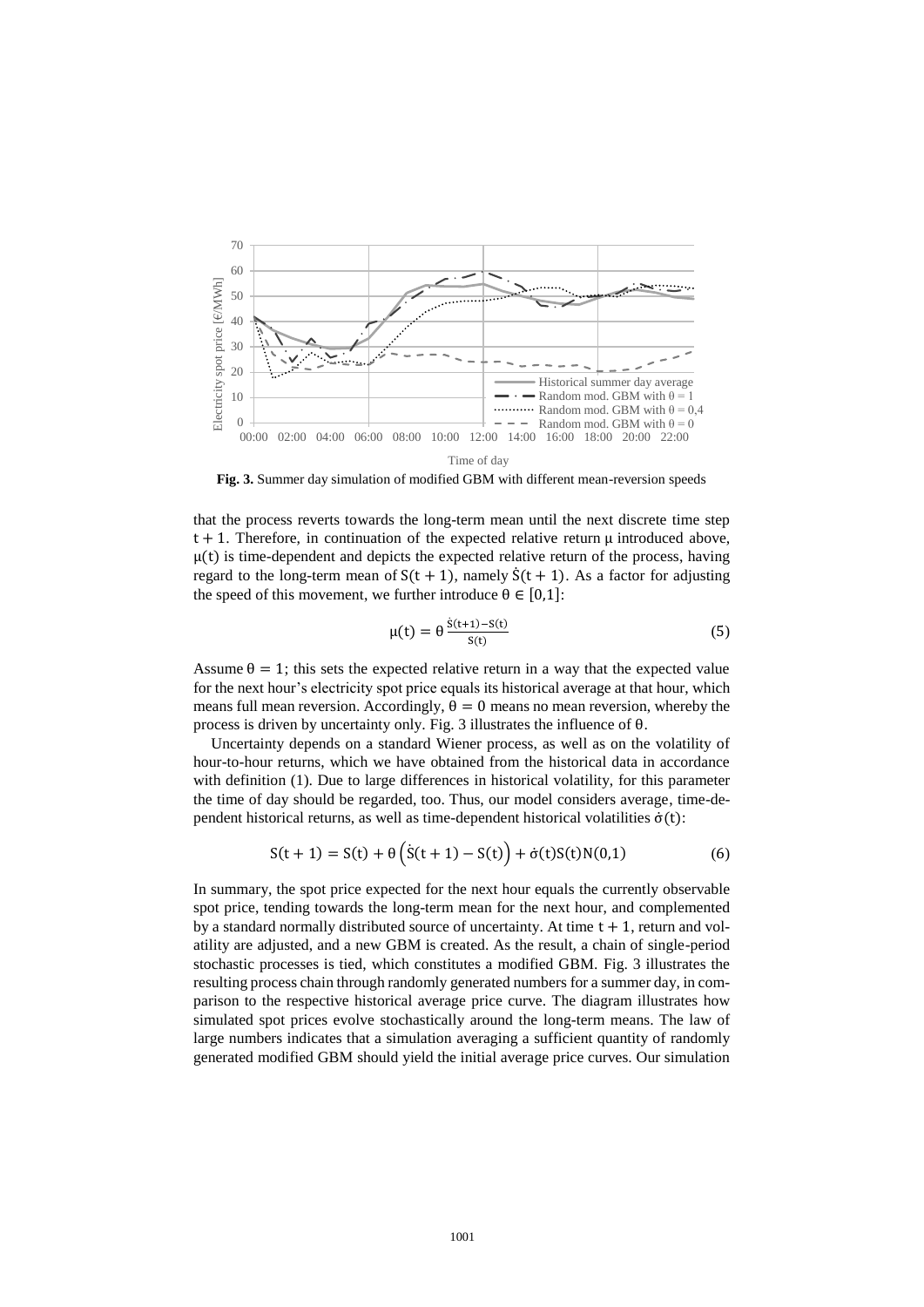confirms that the expected value of the modified GBM comes close to historical data. This indicates that our process provides a realistic base for a subsequent monetary valuation of LS flexibility.

#### **3.3 Binomial Tree for Spot Price Prediction**

Our objective within this subsection is to derive a binomial expression of our modified GBM (6), which enables us to assess a deferral real option's value. The traditional binomial tree model of Cox et al. [30] approximately simulates discrete-time movements of an arbitrary standard GBM [31]. It is a common approach for discrete option valuation, and suitable for ROA. Like in the traditional binomial tree model, starting point to our ROA is  $t = 0$ , a point in time at which a decision on initiation of LS is to be made. S(0) is the spot price observable on the electricity market at this time, thus known. For any following point in time, spot prices are unknown. The tree forks at each discrete point in time t, reflecting the uncertainty in electricity spot price movement.

Under the assumption of risk-neutrality, price values can be predicted employing the modified GBM process and attributed to the nodes. In each node, spot price movement may continue in an upward or downward direction. We define  $u_t \ge 1$  and  $d_t \le 1$ , with  $u_t d_t = 1$ , as the time-dependent factors for up and down movement, respectively. Upward or downward movements are not equally likely:  $p_t$  depicts the (time-dependent) probability that the process will move into the upside scenario. In our case, this indicates the probability that the electricity spot price will increase within the next hour.  $1 - p_t$  is the (time-dependent) probability for the downside scenario. In accordance with Cox et al. [30], the three parameters can be obtained as follows:

$$
u_t = e^{\dot{\sigma}(t)\sqrt{\Delta t}}, \ d_t = e^{-\dot{\sigma}(t)\sqrt{\Delta t}}, \ p_t = \frac{e^{r_f \Delta t} - d_t}{u_t - d_t}
$$
(7)

Δt equals 1, for single-hour time steps. Cox et al. [30] use these parameters to derive two possible future prices:  $S_{u_t}(t + 1) = S(t)u_t$ , and  $S_{d_t}(t + 1) = S(t)d_t$ . They allow for drifting in form of the risk-free interest rate  $r_f$ . We cannot use this variable for our mean-reverting property because the traditional model demands no arbitrage; that is,  $u_t > r_f > d_t$  must be satisfied for all t. Since this is not given in our case, we modify the traditional model in two aspects: First, we set  $r_f = 0$ , which is appropriate since interest drilled down to one hour is insignificantly low. Second, we combine the representation of Cox et al. [30] with an additional term for mean reversion. Initially observing S(0) in  $t = 0$ , we therefore compute the two states for the following period's spot price  $S(1)$ . The expressions in (8) can be mathematically proven to represent expression (6):

$$
S_{u_0}(1) = S(0)u_0 + \theta(\dot{S}(1) - S(0)), \quad S_{d_0}(1) = S(0)d_0 + \theta(\dot{S}(1) - S(0))
$$
 (8)

Fig. 4 depicts an exemplified binomial tree model with a horizon of three future periods. In a generalized form, we introduce  $S_{Z_n}(t)$  for  $t > 0$  as the general expression for arbitrary nodes in the tree. In an according recursion formula,  $Z_n$  indicates the composition of all states  $z_n \in \{u_n, d_n\}$ , which have set in over all time steps  $n = \{0, ..., t\}$  up to that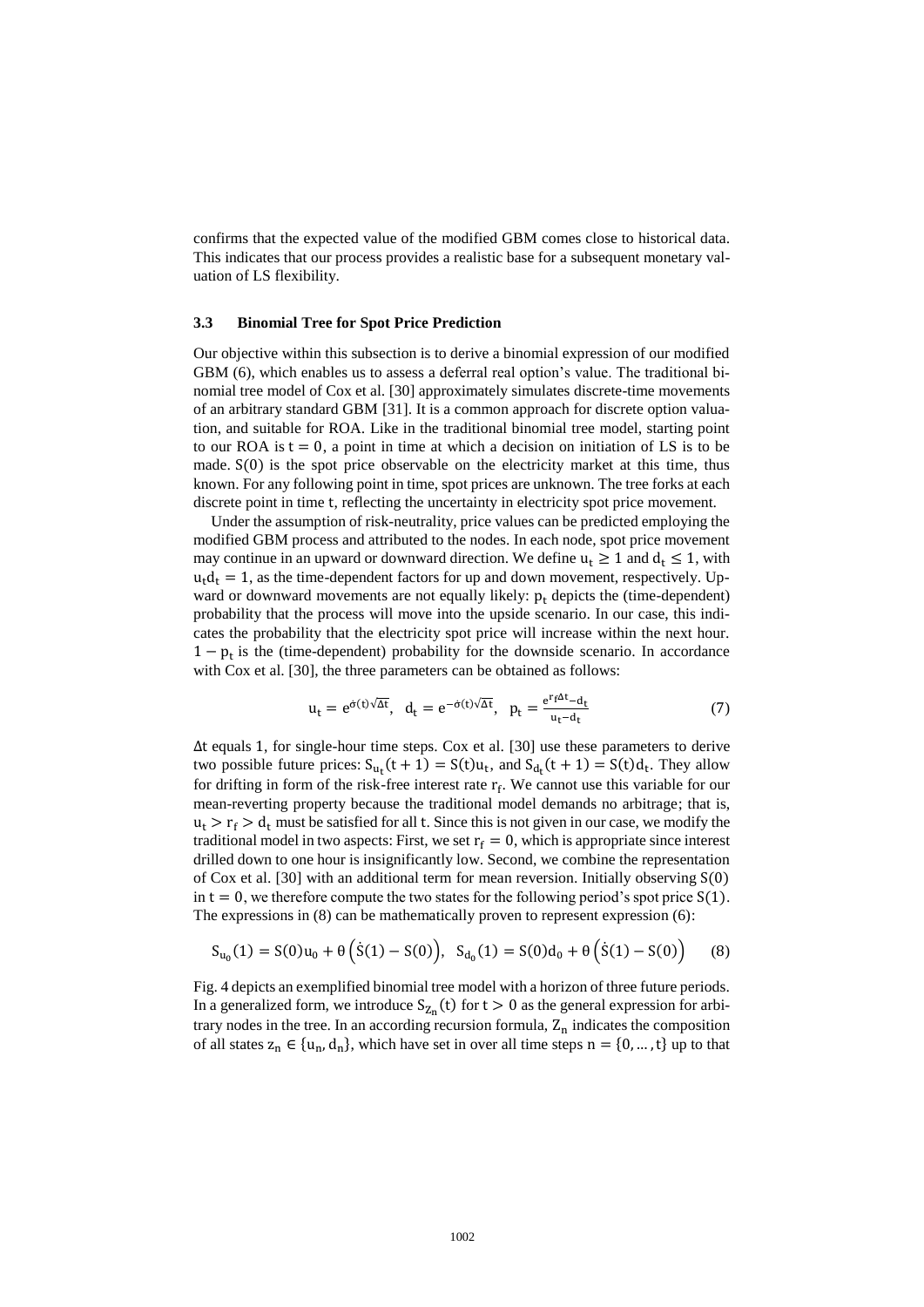

**Fig. 4.** Binomial tree model for an exemplified scenario

period (e.g.  $Z_3 = \{z_0, z_1, z_2, z_3\}$ ). As explained above, we need to avoid negative prices in the binomial tree model, and therefore set the lowest possible price to zero:

$$
S_{Z_n}(t) = \max \left\{ S_{Z_{n-1}}(t-1) * z_{t-1} + \theta \left( \dot{S}(t) - S_{Z_{n-1}}(t-1) \right); 0 \right\}
$$
(9)

This modified GBM is a chain of multiple simple GBM, each calibrated in every time step. It conveys a plausible depiction of the spot price development of hourly electricity contracts, with time-dependent historical mean prices and volatilities of the hour-tohour returns explicitly considering intraday patterns.

In order to appraise its applicability, we apply our model to a real-world scenario. Our example depicts the charging process of a plug-in electric vehicle (PEV): its commuting user reaches the workplace at 8 a.m. on a winter day, and connects it to a power outlet. The user gives the utility the right to defer the charging process throughout the morning, provided the vehicle is ready for reuse at 1 p.m. We assume that the quick charging process can be completed within one hour. Hence, electricity can be procured within one single-hour contract, but the process should be initiated no later than noon. The utility hourly decides between initiating the charging and deferring the load by another hour. In case the utility has not released the load by 11 a.m. the window for LS is closed: at noon, initiation of the charging process is mandatory.

#### **3.4 Value determination**

Although the concept of real options is distinct from financial options in the type of underlying, ROA recurs to them in one respect: a real option can be evaluated by replicating it as a financial option [32]. We can model the designed deferral option as a call option, i.e. a right, but not an obligation to buy an asset at a previously fixed price. This technical model can be interpreted in the short-term LS context: to serve a load, a utility needs to procure electricity from the market for balancing energy, single-hour electricity contracts in particular. The timing of this investment is variable; through LS, the utility gains the right to delay the purchase of the necessary electricity. Up to option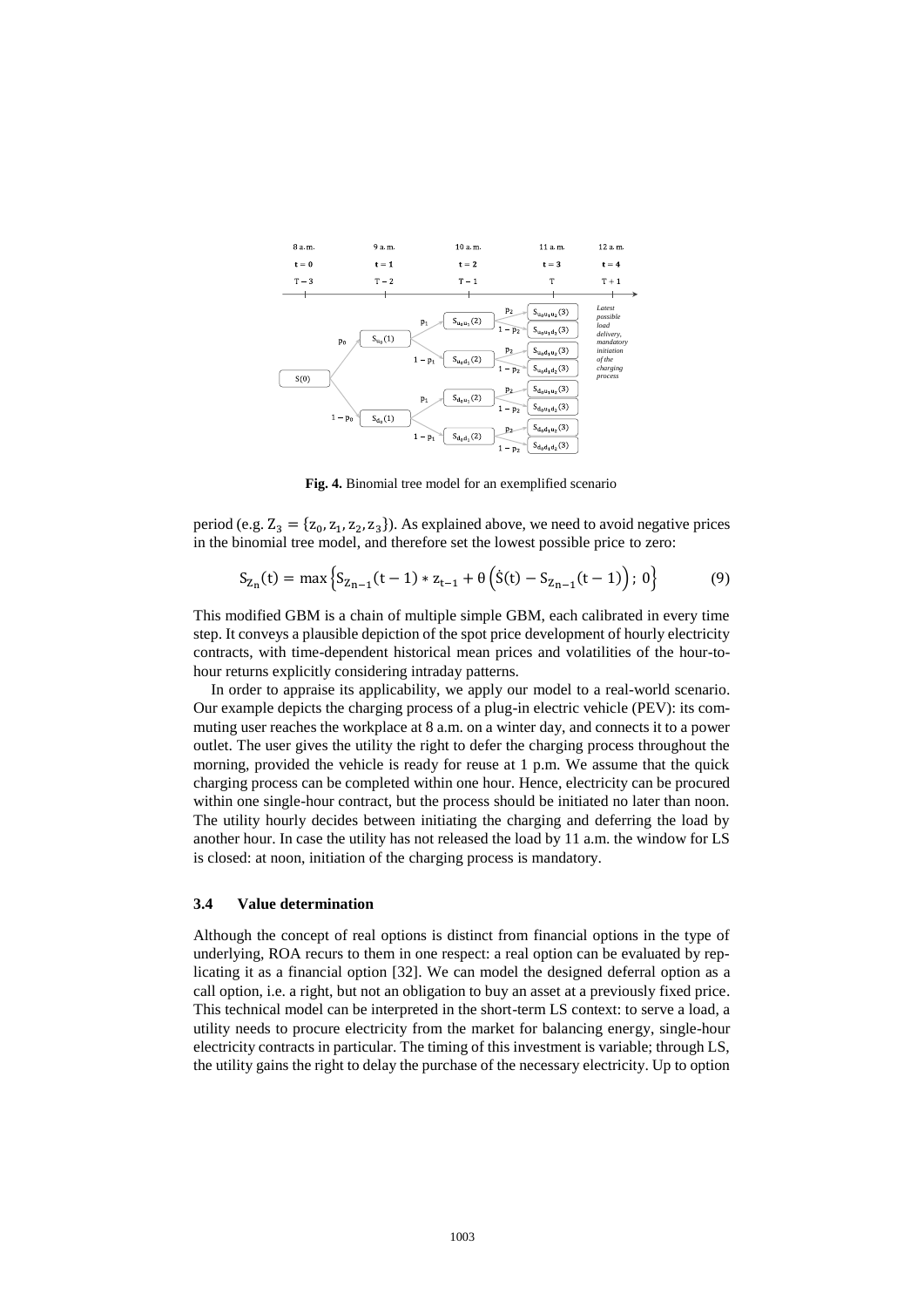maturity T, while the right to delay is valid, the utility can decide to buy (a portion of) the next available electricity contract on the spot market and emit the initiating control signal through IS. Exercising the option during that time span means expecting a monetary advantage, compared to the time of latest possible load initiation. The latter is the period after maturity  $(T + 1)$ : if the utility has not served the load up to maturity, at that time it will be obliged to do so, because the right to defer has ceased.

We set the exercise, or strike price K equal to the long-term mean at one hour after the deferral option's maturity, so that exercising the option, i.e. serving the load, any earlier will mean an expected monetary advantage:

$$
K = \dot{S}(T + 1) \tag{10}
$$

Therefore, a decision support system using this model would need to execute three steps iteratively in order to optimally procure electricity from the market: (a) model electricity spot price pursuant to subsection 3.3; (b) calculate option values for every node within the binomial tree by going through it systematically in reversed direction, from end nodes to root (i.e. to the point in time, at which the decision is to be made); (c) decide whether exercising the option is preferable at the current hour. If not, the system would wait for the next hour's spot price to become observable, then start again at (a). This procedure iterates until the option expires, as explained above.

As for (b), assigning option values to every node in the tree is a prerequisite for the decision between exercising the option at the current point in time and waiting until the next hour. For the end nodes (at maturity), either (i) the expected spot price is higher than strike price K, which means the mandatory delivery in  $T + 1$  would be preferable, so the option is worthless; or (ii), if the expected spot price is below the strike price, it would be preferable to exercise the option. Again, the composition of all states  $Z_T$  can be used to refer to individual nodes. Hence, depending on  $Z_T$ , the option values  $C_{Z_T}$  for the leafs of the tree equal the differences between the strike price and the respective current spot price, i.e. the monetary advantage, unless the option is worthless:

$$
C_{Z_T}(T) = \max\{K - S_{Z_T}(T); 0\}
$$
 (11)

Generally, for each node within the binomial tree, we can determine the theoretical value of direct exertion (i.e. serving the load) at particular times and compositions of states. Proceeding to  $T - 1$  [T – m], there is another possibility: since the option has not expired yet, it may be preferable not to exercise, but to wait until period  $T [T - m + 1]$ . Since the option values for this following period have been calculated already, we can constitute an expected value, using the probability for an upside or downside scenario from (7). Having those possibilities, the option value in each node is determined as the maximum of either the value of exercising or the value of waiting. This yields the following general formula for an m-th recursion, with  $m \in \{1, ..., T\}$ :

$$
C_{Z_{T-m}}(T-m) = \max \begin{Bmatrix} K - S_{Z_{T-m}}(T-m); \\ p_{T-m} * C_{Z_{T-m-1},u_{T-m}} + (1 - p_{T-m}) * C_{Z_{T-m-1},d_{T-m}} \end{Bmatrix} (12)
$$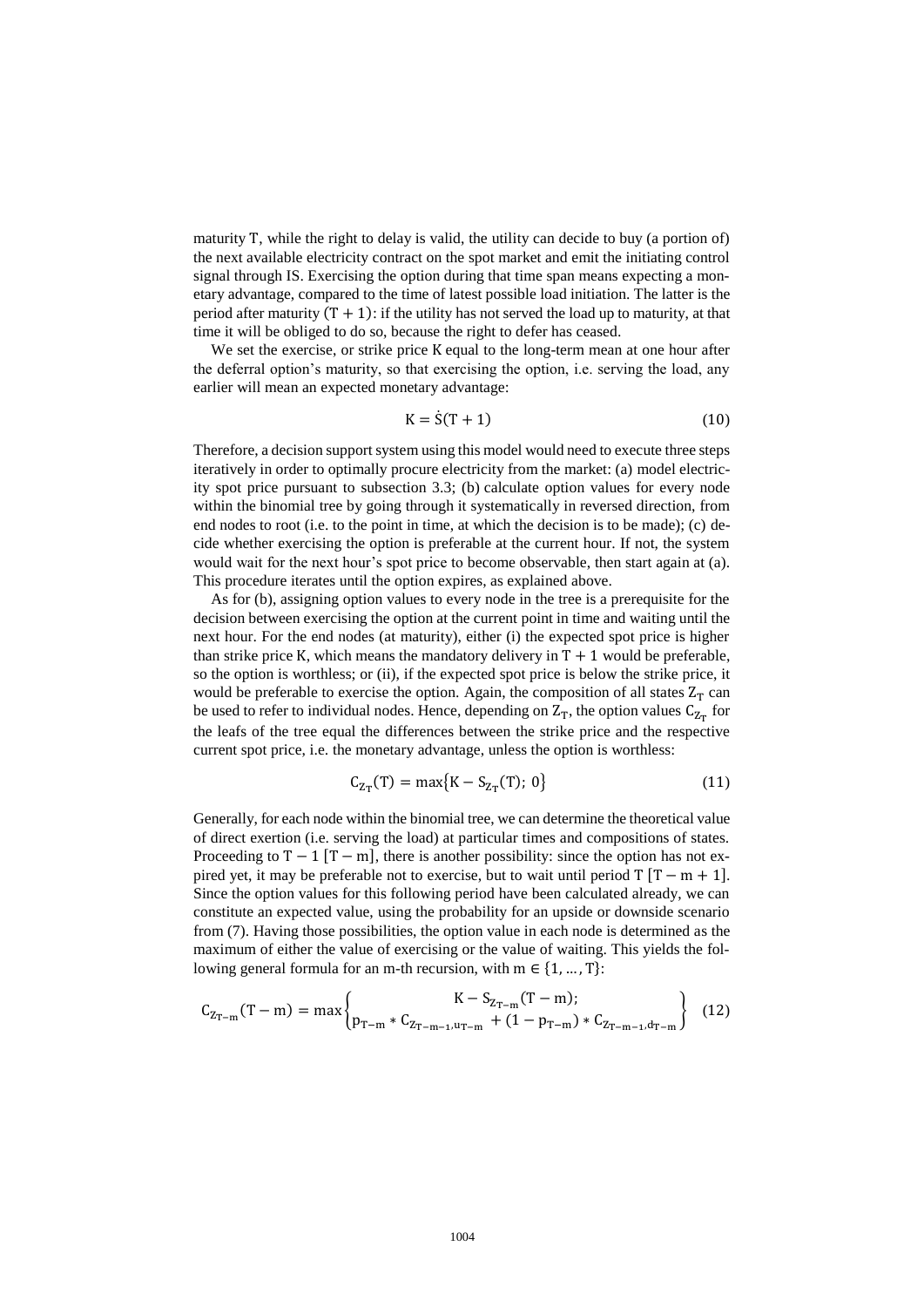After having computed all option values from T down to  $t = 0$ , the utility can finally decide whether exercising the option (procure electricity from the market) at the current point in time is preferable (i.e. worth more than waiting, considering the expected value of the whole binomial tree). If not, the utility would wait for the next hour's spot price to become observable, and then calculate as well as decide on an updated binomial tree again. This procedure iterates until exertion or expiration of the option. The value of LS can finally be derived by comparing the spot price at the starting point of the option (at which the load would have been served without flexibility being granted) to the purchasing price chosen by the decision support system.

Having developed this analytical approach, we have completed a method to derive the monetary value of LS. We apply the recursive valuation formulae, as developed above (with  $\theta = 1$ ), to the PEV scenario. In order to exemplify valuation outcomes, we look at the historical spot prices for the week starting 27 January 2014. Each weekday, the PEV's user would grant LS flexibility while being at work. According to the above logic, we determine the optimal time for exercising the option and initiating the charging process inside the LS window. It would be 11 a.m. (Monday–Thursday), or noon (Friday). Over the course of the week, the realizable savings would add up to a total of 12.53 €/MWh, or 4.6%, compared to an immediate load delivery at 8 a.m. (The absolute value may be scaled to the necessary energy consumption of the PEV, which typically amounts to about 20 kWh, or a 1/50 share of a single-hour electricity contract.) From an ex-post perspective, LS savings of 20.57  $\epsilon$ /MWh, or 7.6% would have been possible with perfect information, i.e. full knowledge of upcoming prices. In this specific example, our approach is therefore able to achieve 60.9% of possible LS savings. Further evaluations varying the time of LS initiation are subject to our future research.

## **4 Conclusion, Limitations, and Future Research**

The transition to renewable energy sources entails demand side management efforts, with the aim to balance increasingly volatile supply through shifting demand. In this paper, we establish a method to evaluate the flexibility of deferring electricity consumption at the time it is granted by a consumer. Utilities can use the ability to quantify the monetary value of this flexibility when they decide on compensations for the consumer approving LS. Our generic model should be applicable to various electricity markets around the world. In this paper, we have studied electricity price data covering German/Austrian market areas. Whereas the according spot market would offer an alternative to procure electricity in the short term with less price uncertainty, others do not. We intend to study such, particularly North American spot markets in future work.

Further research can add to the development of incentive-compatible tariff structures, based on compensations to be offered to consumers. Moreover, scholars can design application systems for utilities integrating our valuation model in according algorithms. The value derived in our model is typically set on a lower bound, for two reasons: firstly, LS can substitute recourse to expensive back-up reserve in some cases. Secondly, in situations of excess supply, negative electricity spot prices can arise. Our stochastic process could be further developed by extending it to consider non-positive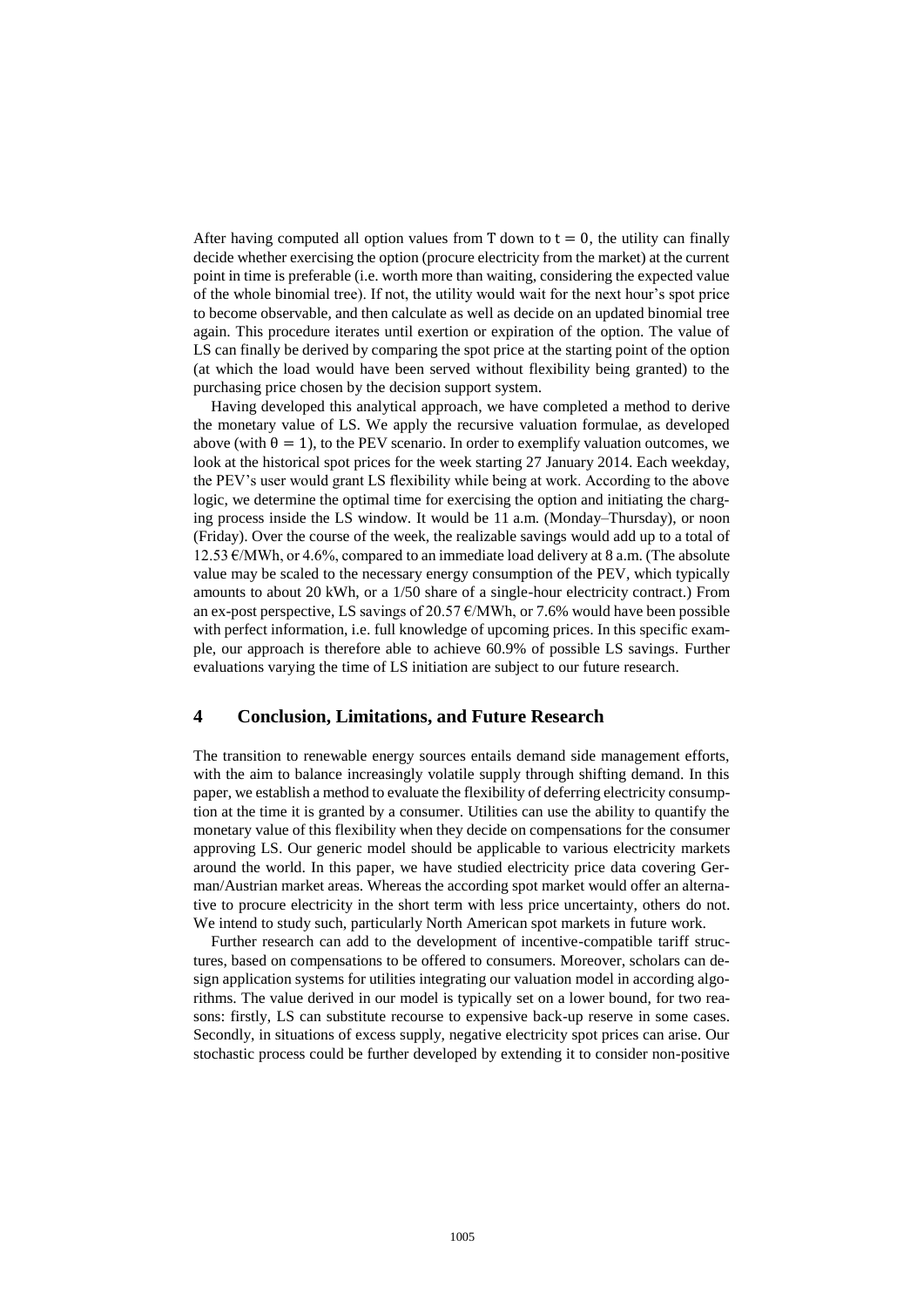spot prices. Additionally, we have not accounted for short-term effects on electricity prices, such as weather and special events (e.g. soccer world cup finals). To capture meteorological influence, the model might relate to deviation from the temperature, wind speed, and sunshine hours medians over the entire electricity market area (market prices cannot reflect local forecasts). Further research could consequently add an adjustment factor "ρ" which should be calculated specifically to day or even hour, then multiplied by the long-term mean for the next hour  $\dot{S}(t + 1)$  as well as the strike price K. If a day's electricity prices are, for example, expected to exceed the long-term mean, the model can account for such short-term effects by setting  $\rho > 1$ .  $\rho$  could be calculated employing a factor model quantifying and weighing all relevant short-term effects. After introducing our model, we just exemplified valuation outcomes. To conduct an evaluation, we plan to undertake simulations with random parameters.

As we use a formal modelling approach, two further, rather technical, limitations are to be mentioned: firstly, we use a standard Wiener process to describe uncertainty, which implies normal distributions. Yet, electricity prices feature rather heavy-tailed distributions [33]. Secondly, determining the factor for mean-reversion speed bringing the stochastic process the closest to the real world might capture price development more accurately. Hence, our modified GBM is just a simplification of reality, but it proves useful by enabling ROA. Such valuation methods can help assess the economic potential of IS-enabled, short-term flexibility in consumer demand for electricity.

#### **References**

- 1. Feuerriegel, S., Strüker, J., Neumann, D.: Reducing Price Uncertainty through Demand Side Management. In: Proceedings of the 33rd Int. Conference on Information Systems (2012)
- 2. Palensky, P., Dietrich, D.: Demand Side Management: Demand Response, Intelligent Energy Systems, and Smart Loads. IEEE Trans. Ind. Inf. 7, 381–388 (2011)
- 3. Callaway, D.S., Hiskens, I.A.: Achieving Controllability of Electric Loads. Proc. IEEE 99, 184–199 (2011)
- 4. Li, Z., Yang, F., Mohagheghi, S., Wang, Z., Tournier, J.C., Wang, Y.: Toward smart distribution management by integrating advanced metering infrastructure. Electric Power Systems Research 105, 51–56 (2013)
- 5. Watson, R.T., Boudreau, M.-C., Chen, A.J.: Information Systems and Environmentally Sustainable Development: Energy Informatics and New Directions for the IS Community. MIS Quarterly 34, 23–38 (2010)
- 6. Goebel, C., Jacobsen, H.-A., Razo, V., Doblander, C., Rivera, J., Ilg, J., Flath, C., Schmeck, H., Weinhardt, C., et al.: Energy Informatics. Bus Inf Syst Eng 6, 25–31 (2014)
- 7. Bodenbenner, P., Feuerriegel, S., Neumann, D.: Design Science in Practice: Designing an Electricity Demand Response System. In: Brocke, J., Hekkala, R., Ram, S., Rossi, M. (eds.) Design Science at the Intersection of Physical and Virtual Design, 7939, pp. 293–307. Springer, Berlin (2013)
- 8. Strüker, J., van Dinther, C.: Demand Response in Smart Grids: Research Opportunities for the IS Discipline. In: Proceedings of the 18th Americas Conference on Information Systems (2012)
- 9. Sezgen, O., Goldman, C.A., Krishnarao, P.: Option value of electricity demand response. Energy 32, 108–119 (2007)